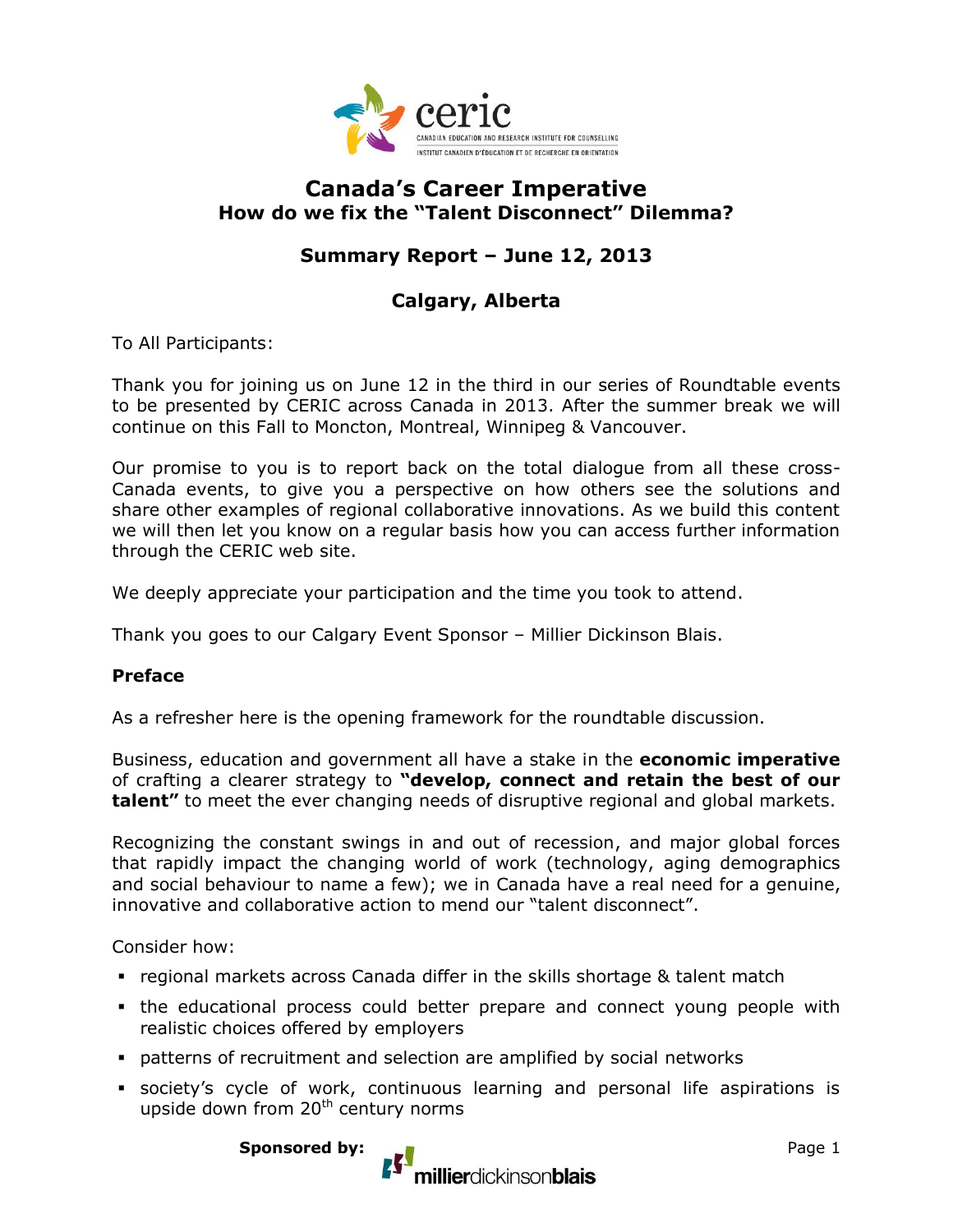

### **Canada's Career Imperative How do we fix the "Talent Disconnect" Dilemma?**

### **Changing the Talent Match Process**

If there was **one thing you would change** to make the work search & talent match system work better, what would it be?

As we have learned from three roundtables so far, there is more than simply one thing that needs changing. Distilling the notes from the Calgary conversation, specific focus was largely on making things better for two demographic groups youth and newcomers to Canada.

In addition, general comments were made around improving processes that make "talent connections" work better from the employer side; and also for the career professionals who are helping people in their work search and making informed decisions around their career path options. Here are some highlights.

- Young people have unrealistic expectations of what the workplace will be like in terms of such things as pay, level of positions, career paths.
- Some youth are under parental influence, being pushed to become oil and gas engineers or doctors (for example); not being allowed to explore their passion, strengths. Some students are purposefully sabotaging their chances of getting into university to avoid programs they are not interested in.
- Better academic advising/counselling should begin at the admissions point of college/university to help youth determine "fit" before committing time and money to a program.
- Need to have post-secondary education connected to employment market needs, not just about "bums in seats". (If BAs aren't getting jobs, perhaps universities need to produce fewer.)
- Need to rethink how youth get that "summer job experience." For many in the oil patch, they are away during the summer, so students don't get the opportunities. Another example, September - a busy month in the hospitality industry, when students are busy back at school. Schools (post-secondary) need to adjust schedules to accommodate when/where work is happening.
- Industry needs to take more responsibility for training, mentoring and provide earlier work experiences if they are feeling the strain from talent shortages.

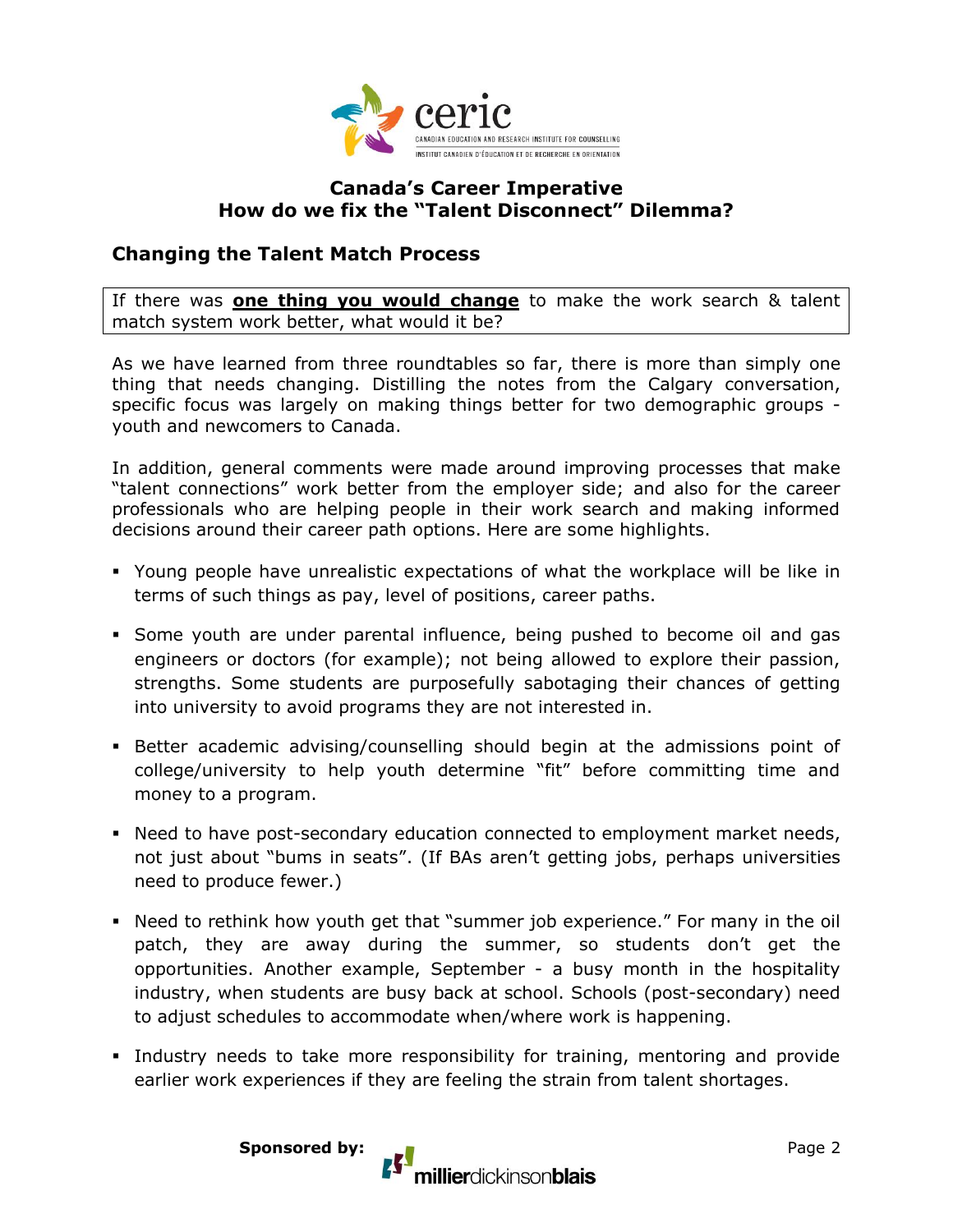

 Need to educate parents and students on what various paths there are beyond university. Educate career professionals on the value and advantages of trades eliminate the stigma. Especially at high school level, the assumption often is that achieving good academic grades means heading direct to university.

**Point of interest.** At the time of preparing this report, an article appeared in the *Toronto Star* on Sunday June 23, that underscores much of what was said in this Calgary conversation on June 12. **["The University Myth of Good Employment"](http://www.thestar.com/opinion/commentary/2013/06/23/the_university_myth_of_good_employment.html)** by **[Thomas Klassen.](http://www.thestar.com/opinion/commentary/2013/06/23/the_university_myth_of_good_employment.html)**

Moving from youth to newcomers looking for work, specific comments also included reference to the mobility of workers across provincial boundaries.

- If Canada is looking to attract international talent we also need to examine the barriers we put up, such as inter-provincial mobility within trades/professions.
- Often newcomers are being pushed around to multiple agencies; not a clear path to careers. They need more stepping stones to gain Canadian experience and understand how to navigate the employment market.
- If employers struggle to find the right person as a leader and they still frame this on a model of "strong leadership", it doesn't always align with less aggressive/assertive cultures when it comes to new Canadians filling these roles.

And from the work searcher and business employer positioning, what's the change in outlook or process for them to make "talent connections" work better?

- Need a better way to reach out to all people involved in talent management and workforce development (government, industry – companies & HR professionals and education – high school and post-secondary).
- Change old habits of employers who weed out clients based on titles on linear resumes, need to broaden perspective of transferable skills. Many successful people have tried various routes – so a linear career path may not be necessary.
- Need to simplify the talent match system jobseekers are burning out. Need a "single window" to apply for multiple jobs, (e.g. university/college applications with Apply Alberta) <https://www.applyalberta.ca/pub/> Then jobseekers (and employers) could focus on higher value networking not blasting out resumes.
- It's not a corporate ladder anymore, it's "monkey bars" so people can criss-cross, try out different work options (e.g. internships provide flexibility to try out careers).

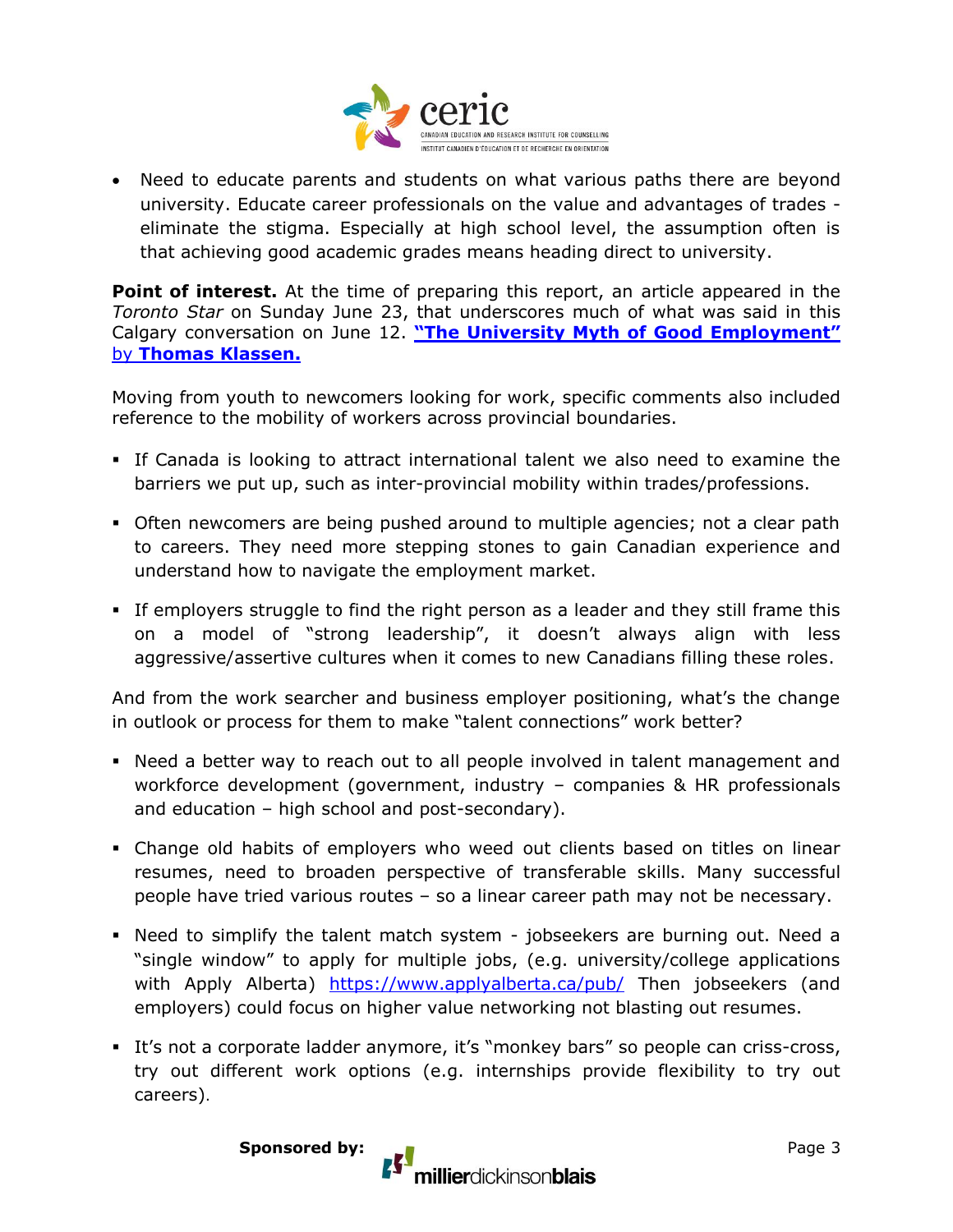

### **Value Propostion for Career Services**

Variant language describes the "talent disconnect" dilemma. **What strong value proposition statement would you make for career development services** so that business and government would see it as our nation's investment? (50 words)

From all three roundtable groups - Burlington, Toronto and Calgary, the quick observation about how this question was answered, is the dilemma of langauge, soft vs. hard sell. That is the core of the problem when you ask for a business context for a field of work that is largely unknown and diverse in its application.

Considering the two audiences focused in this question - business & government, develop a value proposition statement for career development services for them; here were the responses that resonated the closest starting with one significant comment:

 Companies are being asked for return on investment (ROI) from stakeholders, and for collaborative support in their economic communities. It's tough to make the case to engage career development services. What you need to do is prove you are solving a problem for employers.

Then as some of you appropriately identified, the opening lines in our communication to business and government become:

- For your business to grow and prosper, you need to attract and keep a talented workforce.
- An investment in career development is an investment in Canada's economy.
- Investment in career development services, employee training and human capital development is an investment in Canada's economy. PERIOD.
- In order to convince companies to invest in career development and training, they need to see a benefit in the long run.
- What is the payback to employers? Retention.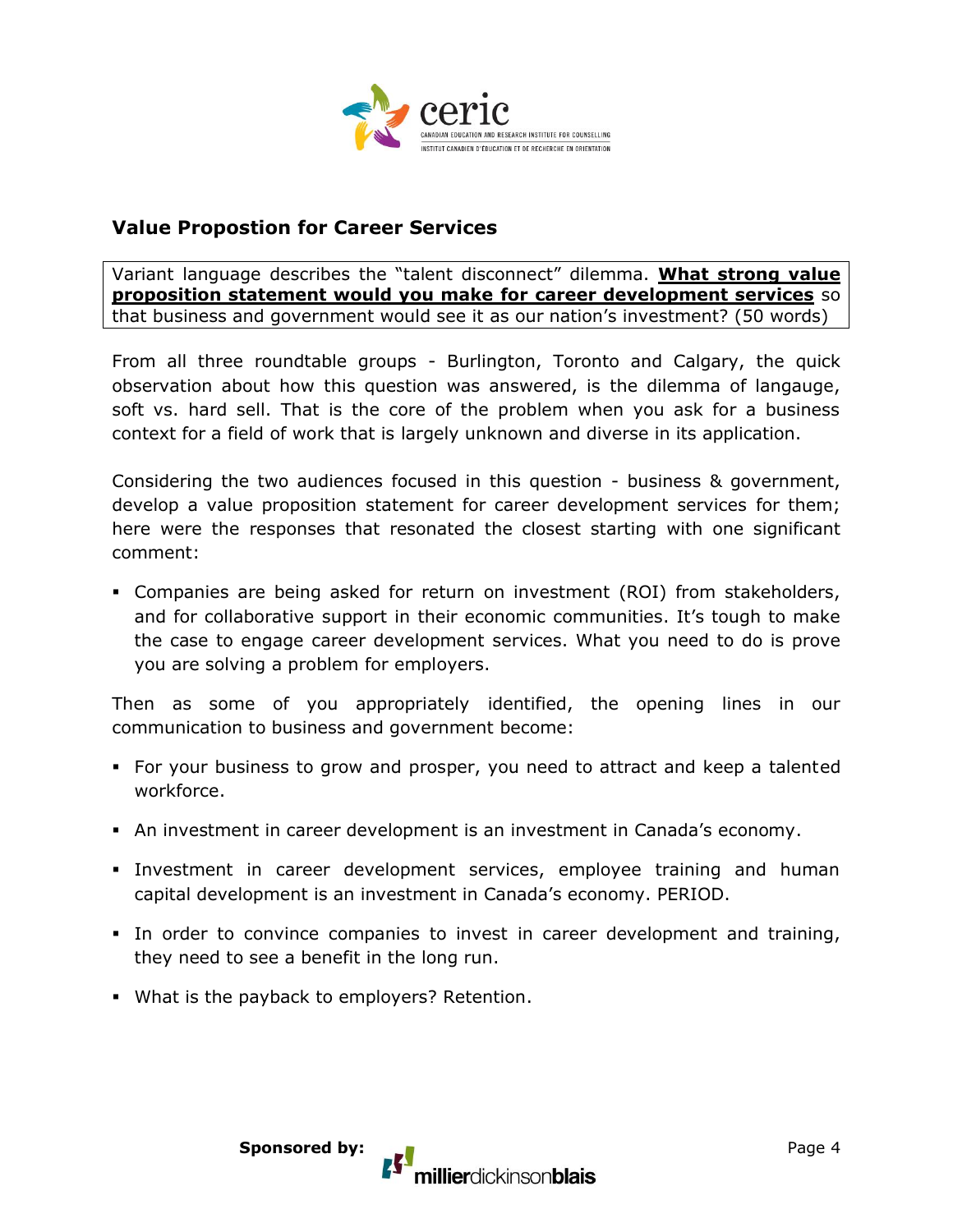

### **Collaborative Innovations**

What are some **examples in your regional area of collaborative innovations** where business (small & large), education, community based services, trade groups and government are **developing and connecting people** with productive and rewarding career opportunities?

Thanks to all of you for this generous and diverse list of examples. By the time we finish the roundtables in the Fall you will have a comprehensive national directory!

- **Project Protégé City of Calgary Mentorship Opportunity**  Partnership between City of Calgary Youth Employment Centre, University of Calgary (faculty of Social Work) Mount Royal University and Rocky Mountain College. For social work students interested in different types of occupations within the social work field<http://www.ucalgary.ca/sowkcareers/projectprotege>
- **Enbridge / Haskayne School of Business (University of Calgary) Mentorship Program**. Haskayne undergraduate & MBA students pair with established business professionals in Calgary business community. Students can build networks within the community, gain insight & knowledge to inform career aspirations. [http://haskayne.ucalgary.ca/services/career-centre/mentorship](http://haskayne.ucalgary.ca/services/career-centre/mentorship-program)[program](http://haskayne.ucalgary.ca/services/career-centre/mentorship-program) and [http://haskayne.ucalgary.ca/news/jun-11-2009/interest](http://haskayne.ucalgary.ca/news/jun-11-2009/interest-mentorship-rise)[mentorship-rise](http://haskayne.ucalgary.ca/news/jun-11-2009/interest-mentorship-rise)
- **The Harry G. Schaefer Mentorship Program.** Developed & managed by Mount Royal's Student Learning Services under Student Affairs and Campus Life, the multi-faceted mentorship program will be available to all students at Mount Royal; across all faculties, from all social, cultural & economic backgrounds. Will begin by matching third-year students with alumni members with similar career interests. [http://www.mtroyal.ca/facetime/Archive/FTdata\\_schaefer\\_102512.htm](http://www.mtroyal.ca/facetime/Archive/FTdata_schaefer_102512.htm)
- **Calgary Construction Association Youth Employment Program.** For youth looking for careers in construction. Helps them gain a skill base to start their career with a three-week hands-on paid work experience<http://www.cca.cc/>
- **BGS Youth Ventures Calgary**. Offers assessments for the Skills Link program under Government of Canada's Youth Employment Strategy. Assists youth facing barriers to employment and/or education, to develop a broad range of skills, knowledge & work experience to successfully participate in the job market [http://www.bgsenterprises.com/OurPrograms/YouthVenturesCalgary/tabid/69/D](http://www.bgsenterprises.com/OurPrograms/YouthVenturesCalgary/tabid/69/Default.aspx) [efault.aspx](http://www.bgsenterprises.com/OurPrograms/YouthVenturesCalgary/tabid/69/Default.aspx)

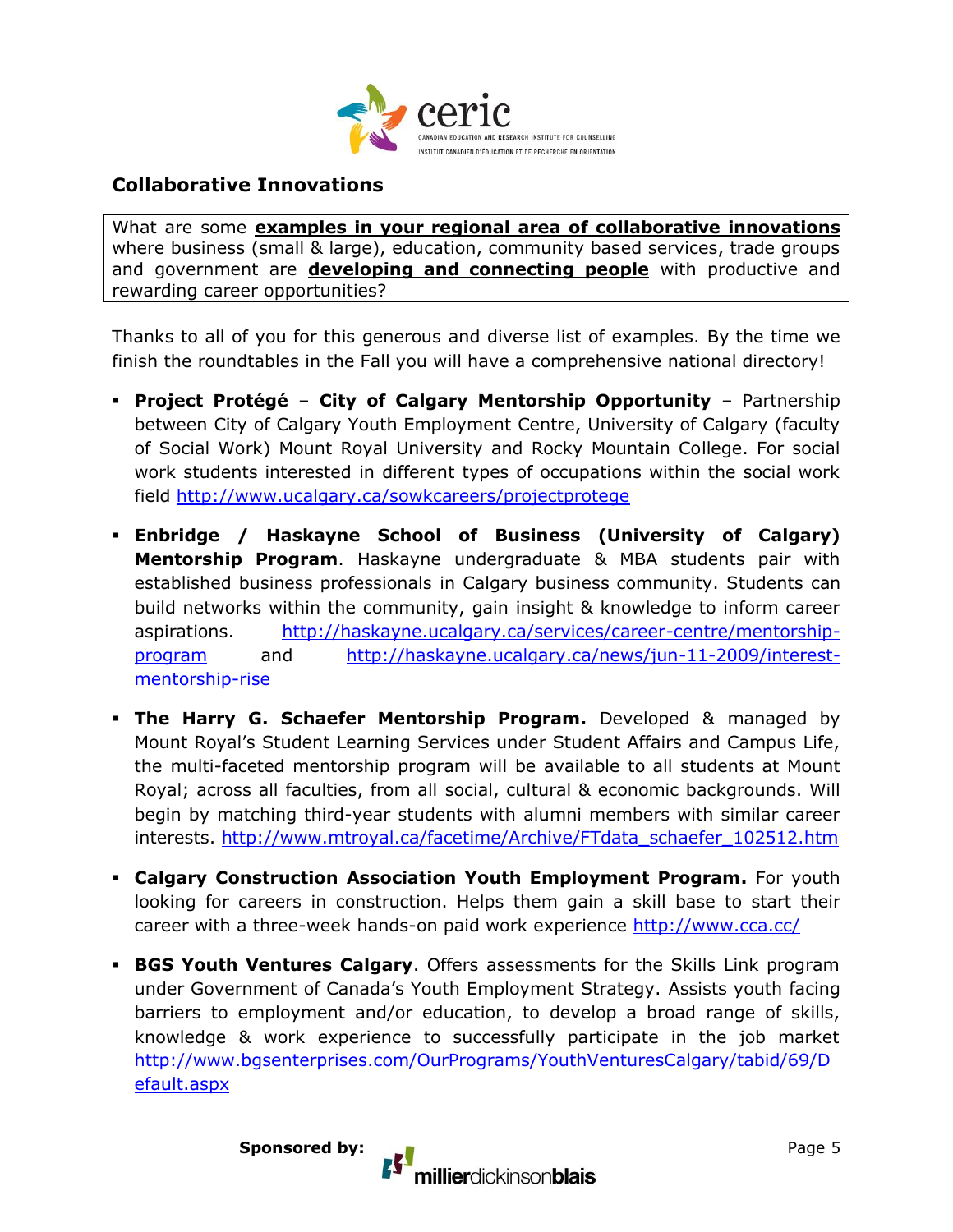

- **Project Maple, Immigrant Services Calgary (Multicultural Achievement Program for Learning Employers)** Nationwide project bringing together employers & Internationally Educated Professionals (IEPs) to create employment opportunities for immigrants in Calgary. Aimed towards EMPLOYERS (build a more diverse workforce, address skills shortages) and IMMIGRANTS (gain knowledge of Canadian workplace and relevant employment) <http://www.maple2.ca/> and [http://www.immigrantservicescalgary.ca/how-can](http://www.immigrantservicescalgary.ca/how-can-we-help/career-education-planning)[we-help/career-education-planning](http://www.immigrantservicescalgary.ca/how-can-we-help/career-education-planning)
- **Calgary Regional Immigrant Employment Council (CRIEC) Council Mentoring Programs.** Three programs with employer partners such as the City of Calgary, SNC-Lavalin, Shaw, Flint Energy and TransCanada, Desjardins Insurance and JMP Engineering. Plus, community partners exchanging best practices designed to better connect IEPs with Calgary employers. Includes Classic 1-on-1 mentoring strategy, Smart Connections (skills transferability) and MentoringCircles (communications skills)<http://www.criec.ca/#overview>
- **Cybermentor Calgary**. Online mentoring program, matches girls aged 11 to 18 with professional women scientists & engineers or female students at Alberta universities studying science and engineering. Primary goal of Cybermentor is to expand girls' knowledge of careers, opportunities and benefits that exist for women in science and engineering fields<http://www.cybermentors.ca/>
- **Calgary Immigrant Education Society**. Accounting skills training program with collaborative support from Calgary employers [http://www.immigrant](http://www.immigrant-education.ca/index.php/accounting-skills-training.html)[education.ca/index.php/accounting-skills-training.html](http://www.immigrant-education.ca/index.php/accounting-skills-training.html)
- **Calgary Catholic Immigration Society Oil & Gas Training Programs** Industry-driven programs designed to address needs for well-trained employees in the upstream Oil and Gas Industry. Also tailored to help newcomers to overcome barriers as they settle in Canada so they can successfully integrate into this key sector of the Albertan economy. Support from industry associations, the Government of Alberta and the Government of Canada<http://www.ogtp.ca/>
- **CAREERS: The Next Generation**. Unique, NFP organization in Alberta raising youth awareness of career options. Helps students earn while they learn through internship. Partners with government, educators, communities, industry, parents & students to introduce high school youth to rewarding careers and develop the skilled workers of the future. Current programs in health services, trades and industrial technologies <http://nextgen.org/>

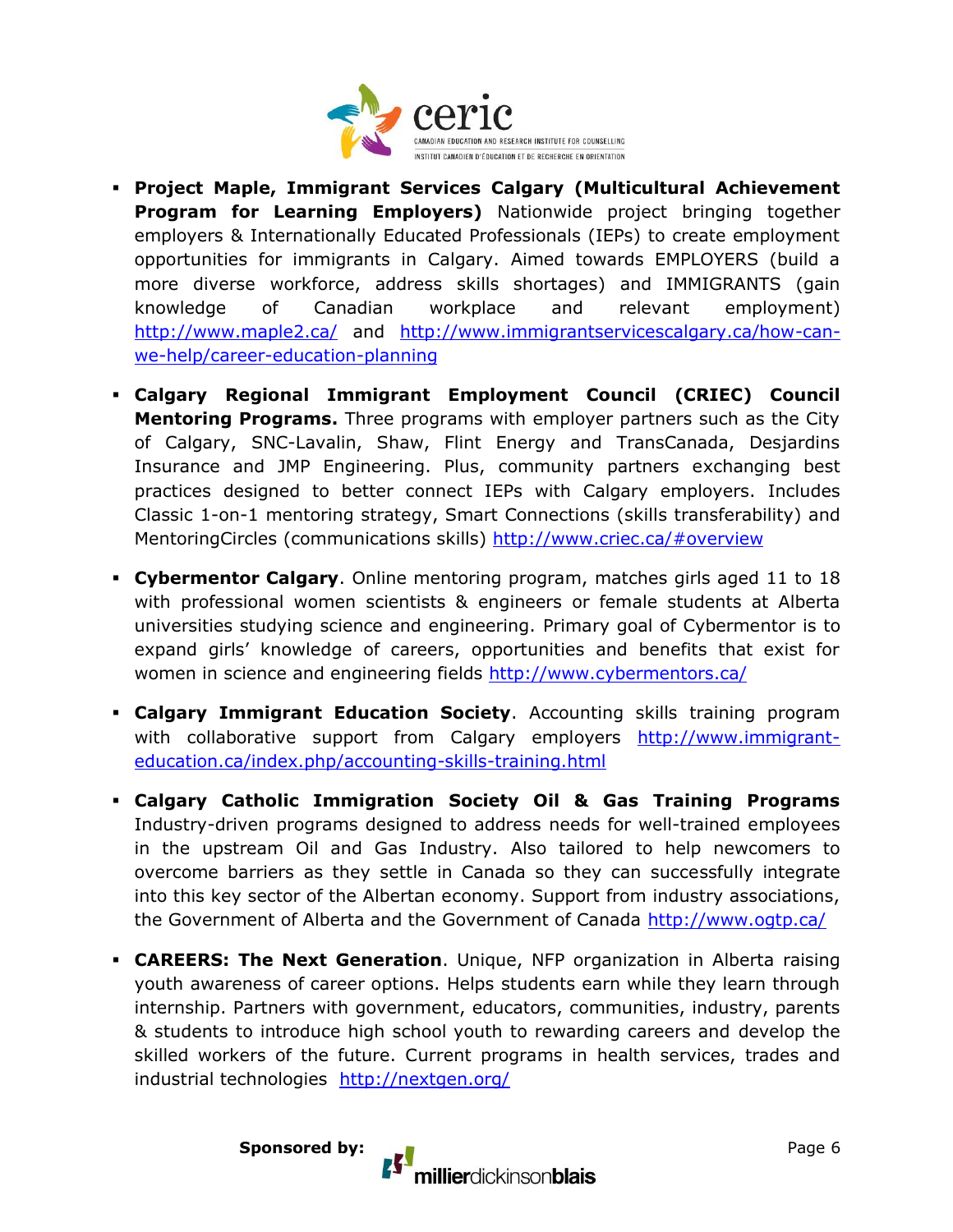

- **Alberta Human Services**. Helps Small, Medium Enterprises (SME's) with their corporate structure, to be in a position to bring in employment training programs <http://humanservices.alberta.ca/>
- **Petro Staff / YWCA** Provides new immigrant women with internships to gain Canadian experiences & references through work via Petro Staff (recruitment and placement agency in the oil and gas sector) <http://www.petro-staff.com/>
- **Canadian Employment Skills (CES) Program** Bridging program at the YWCA Calgary. Empowers skilled immigrant workers to find employment in their fields of expertise. Many participants are working in survival jobs in Calgary in spite of having university degrees and diplomas from their first countries. 25-week program fully funded by Alberta Employment and Immigration <http://www.ywcakeeparoofcalgary.com/page.aspx?pid=315>
- **CGA/CMA Alberta Connector Program** Inspired by the Halifax Connector Program, a referral process that helps immigrants, international students & young talent build a professional network & connect with job opportunities. Connectors are asked to refer the participant to a min. of 3 people in their network, and each of these is asked to refer the participant to 3 more. Funded by FQR (Foreign Qualifications Recognition) program through AB Government [http://www.greaterhalifax.com/en/home/ourprograms/connectorprogram/default](http://www.greaterhalifax.com/en/home/ourprograms/connectorprogram/default.aspx) [.aspx](http://www.greaterhalifax.com/en/home/ourprograms/connectorprogram/default.aspx) and<http://www.cga-alberta.org/>
- **Bow Valley College Corporate Readiness Training Program (CRTP)** Helps foreign workers gain Canadian work experience in their field of expertise with extra tools to find jobs in Calgary making the most of their qualifications & experience. Many CRTP participants in Calgary obtain FT employment with the host company during the 6-week immigrant work experience placement <http://crtp.bowvalleycollege.ca/>
- **Metis/First Nations groups in Alberta** many have funding to partner with employers to train and provide jobs <http://www.spiritstaffing.com/>
- **SAIT/Calgary Board of Education Dual credit Pharmacy Assistant Program** High school students have the prospect of earning credits for Grade 12 diploma and achieve a SAIT Polytechnic certificate. Students build expertise as they work with a CBE teacher, SAIT instructors and industry experts, including a field practicum in local community pharmacies [http://schools.cbe.ab.ca/ct](http://schools.cbe.ab.ca/ct-centre/pdfs/publications/2013-05-03-spring-cbe-sait-pharmacy.html)[centre/pdfs/publications/2013-05-03-spring-cbe-sait-pharmacy.html](http://schools.cbe.ab.ca/ct-centre/pdfs/publications/2013-05-03-spring-cbe-sait-pharmacy.html)